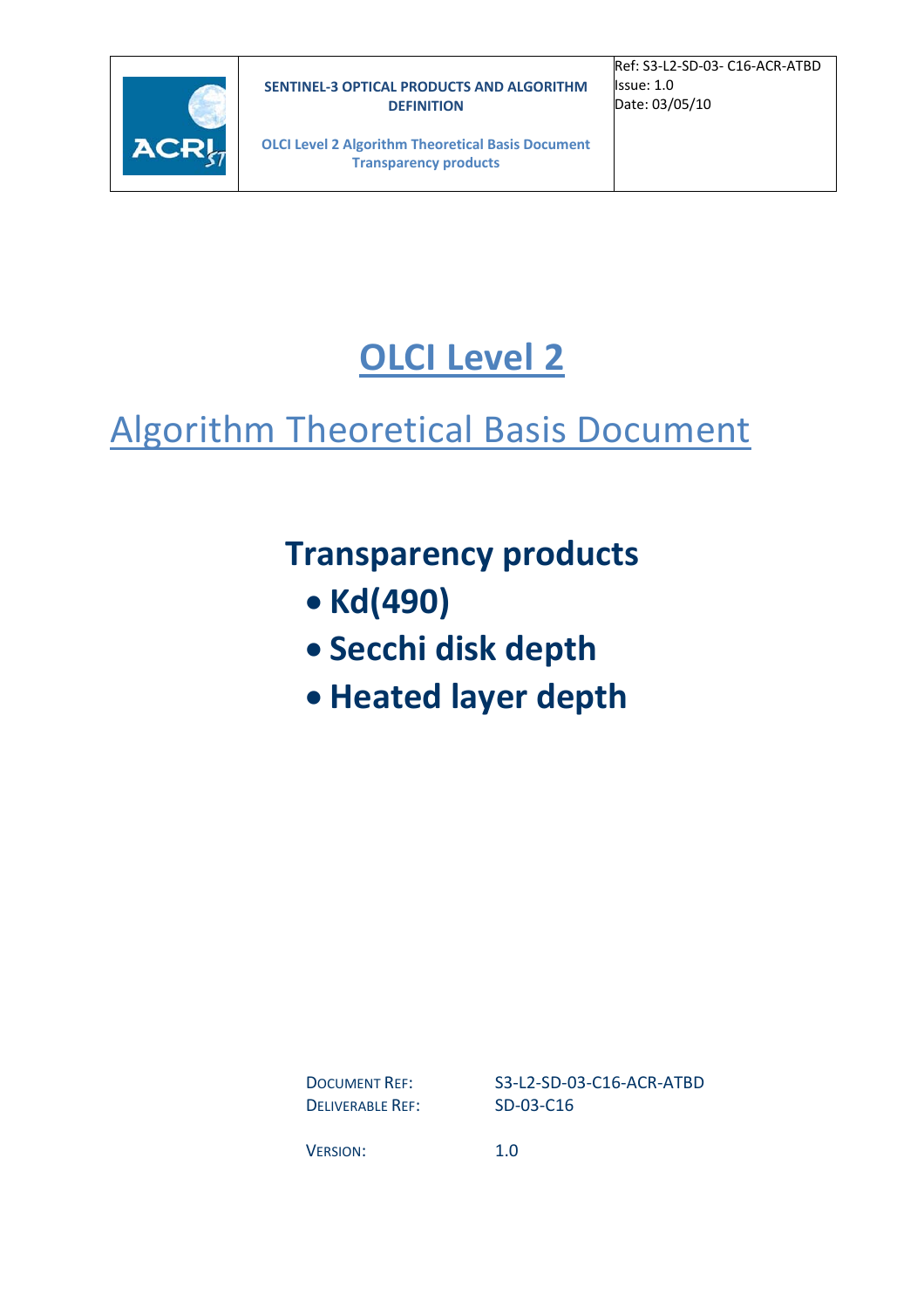

**OLCI Level 2 Algorithm Theoretical Basis Document Transparency products**

# **Document Signature Table**

|                 | <b>Name</b>          | <b>Function</b>         | <b>Company</b> | <b>Signature</b> | <b>Date</b> |
|-----------------|----------------------|-------------------------|----------------|------------------|-------------|
| <b>Prepared</b> | A. Mangin            | Research<br>Engineer    | <b>ACRI-ST</b> | ATLAND Rayn      |             |
| <b>Approved</b> | L. Bourg             | <b>OLCI</b> expert      | <b>ACRI-ST</b> |                  |             |
| <b>Released</b> | O. Fanton<br>d'Andon | <b>OLCI</b> coordinator | <b>ACRI-ST</b> |                  |             |

## **Change record**

| <b>Issue</b> | <b>Date</b> | <b>Description</b>                      | <b>Change pages</b> |
|--------------|-------------|-----------------------------------------|---------------------|
| 1.0          | 03/05/2010  | Version 1 to close CDR RIDs N° 193, 114 | Initial version     |
|              |             |                                         |                     |
|              |             |                                         |                     |

# **Distribution List**

| <b>Organisation</b>  | Т٥                                                                 | Nb. of<br>copies |
|----------------------|--------------------------------------------------------------------|------------------|
| <b>ESA</b>           | Philippe Goryl, Alessandra Buongiorno and Carla<br><b>Santella</b> |                  |
| <b>EUMETSAT</b>      | Vincent Fournier-Sicre, Vincenzo Santacesaria                      |                  |
| S3 Optical OLCI team | <b>ARGANS, ACRI-ST</b>                                             |                  |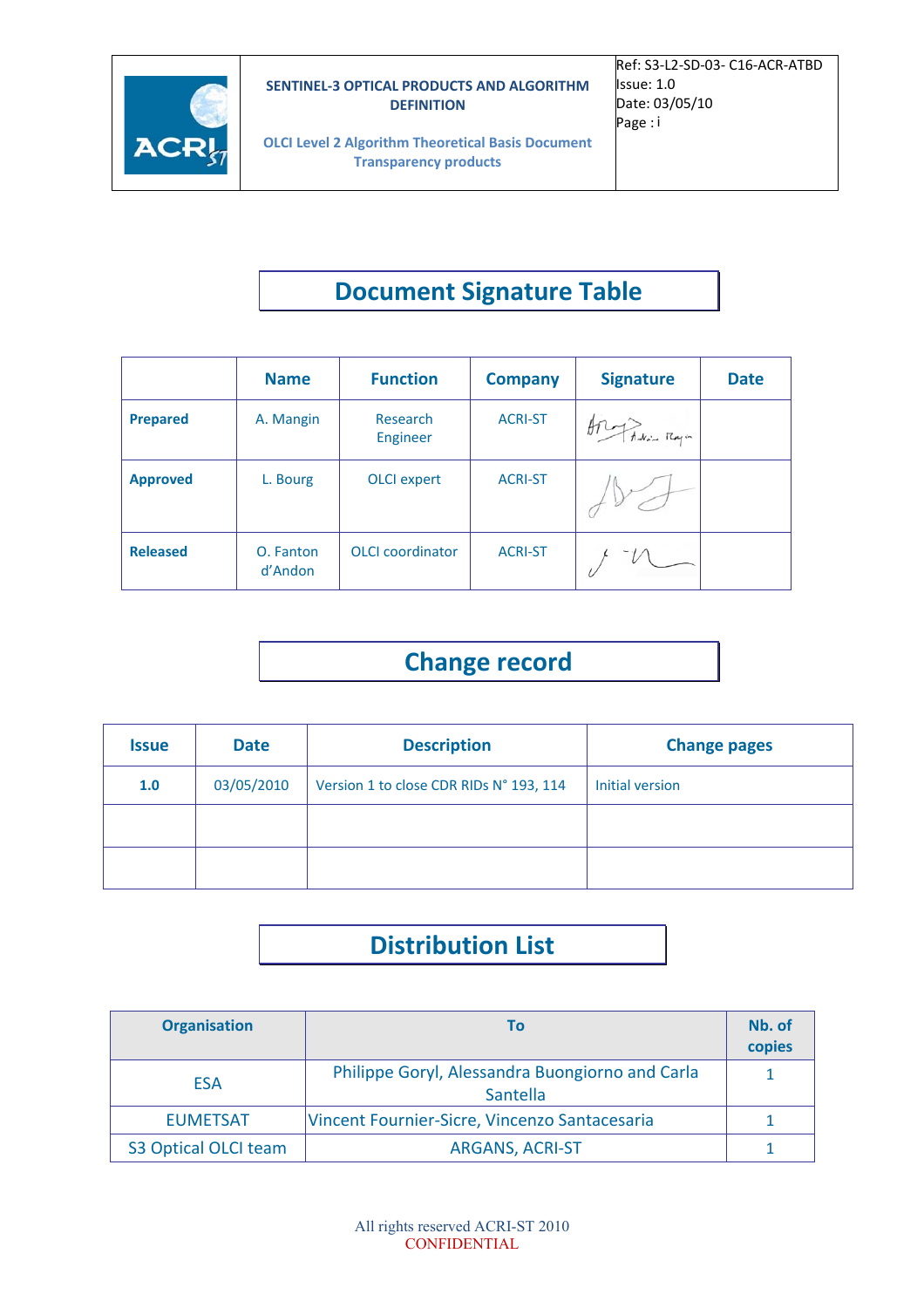

**OLCI Level 2 Algorithm Theoretical Basis Document Transparency products** 

### **TABLE OF CONTENTS**

| 3. THE DIFFUSE ATTENUATION COEFFICIENT AT 490 NM (KD(490))4 |  |
|-------------------------------------------------------------|--|
|                                                             |  |
|                                                             |  |
|                                                             |  |
|                                                             |  |
|                                                             |  |
|                                                             |  |
|                                                             |  |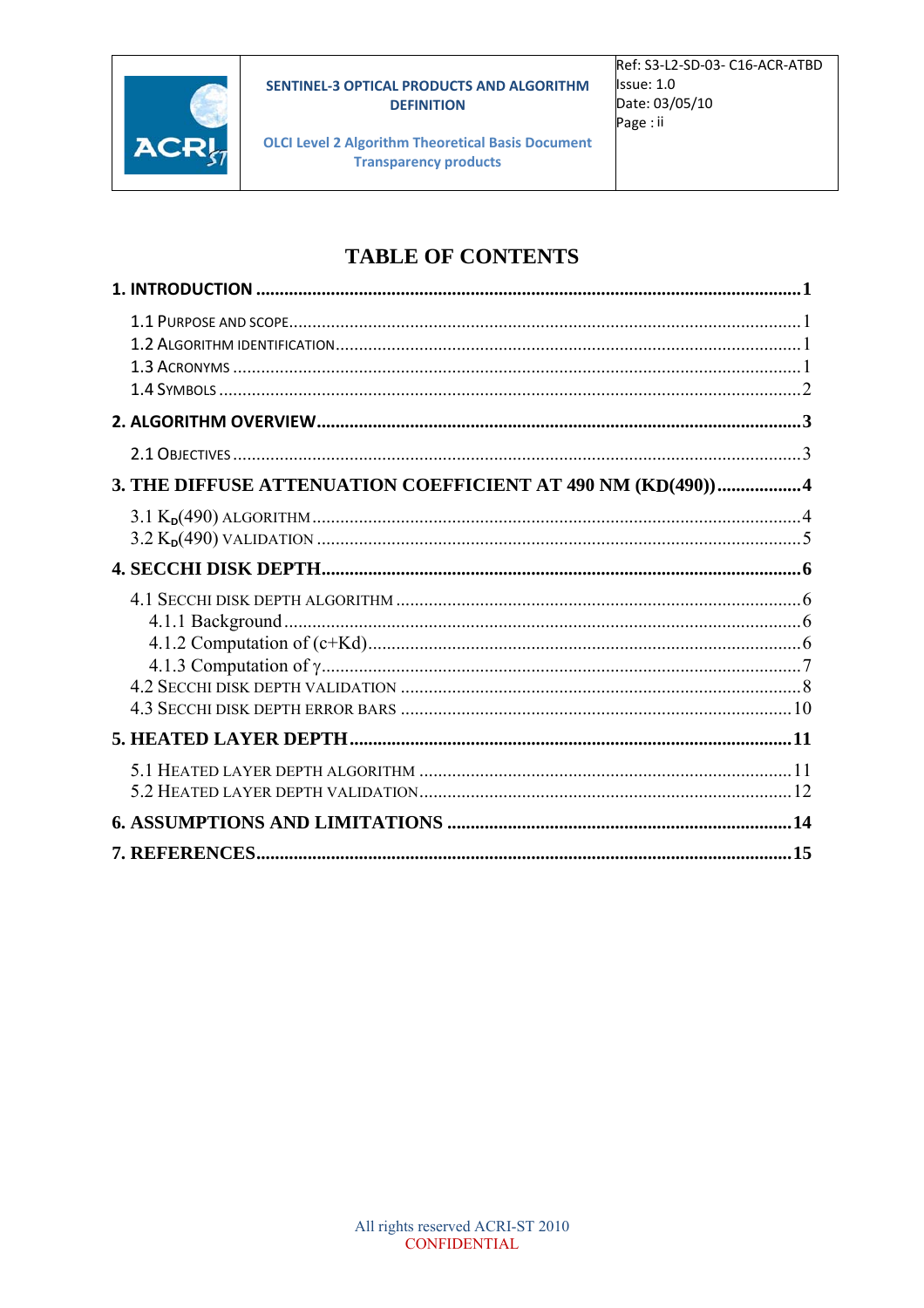

**OLCI Level 2 Algorithm Theoretical Basis Document Transparency products**

### **LIST OF FIGURES**

| Figure 1- Validation of the OK2-555 algorithm against the NOMAD in situ data set (Werdell and            |  |
|----------------------------------------------------------------------------------------------------------|--|
|                                                                                                          |  |
| Figure 2- Validation of the Z <sub>SD</sub> for various match-ups and for (up) MERIS and (down) MODIS  9 |  |
| Figure 3- Error bar estimates from validation of $Z_{SD}$ formulation vs in situ truth  10               |  |
|                                                                                                          |  |
| Figure 5- Proposed Algorithm for Kd(PAR) as a function of Kd(490) vs experimental observations 13        |  |

### **LIST OF TABLES**

| Table 2- Results of matchup with MERIS and MODIS for validation of Secchi disk depth 8 |  |
|----------------------------------------------------------------------------------------|--|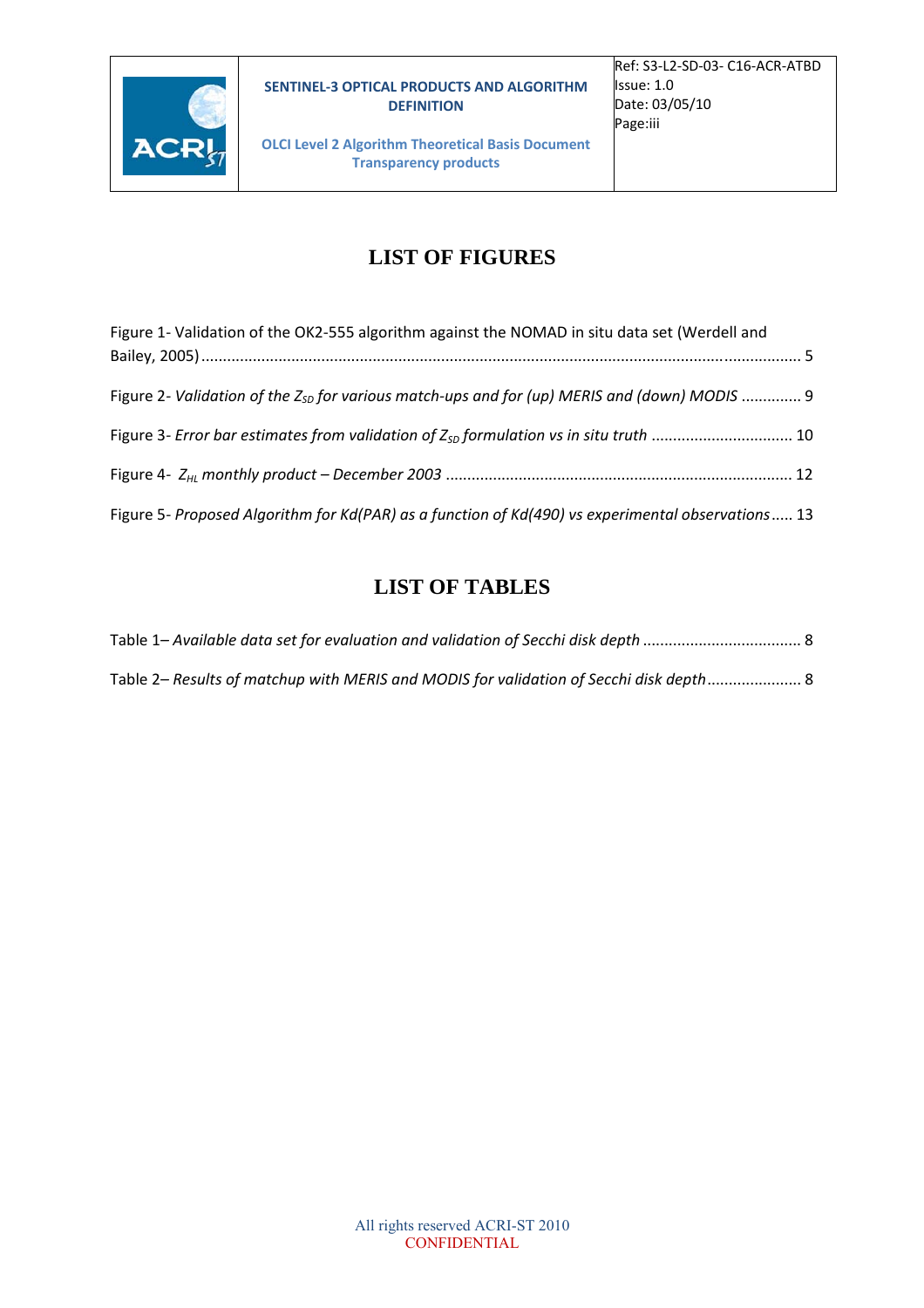



**OLCI Level 2 Algorithm Theoretical Basis Document Transparency products**

#### **1. INTRODUCTION**

#### *1.1 Purpose and scope*

This Algorithm Theoretical Basis document (ATBD) is written for the Ocean and Land Colour Imager (OLCI) of the Earth Observation Mission SENTINEL 3 of the European Space Agency (ESA).

The purpose of this document is to lay out algorithms for the sea water transparency products. As much as possible, basic principles of the algorithm and the description of their various segments will refer to publications in the peer-reviewed scientific literature. When such literature exists, minimum information will be provided here for the sake of clarity, and the reader will be referred to the relevant literature for further information.

#### *1.2 Algorithm identification*

This algorithm is identified under reference "SD‐03‐C16" in the sentinel‐3 OLCI documentation.

#### *1.3 Acronyms*

| <b>ATBD</b>       | Algorithm Theoretical Basis Document        |
|-------------------|---------------------------------------------|
| CWOC              | Clear Water Ocean Colour                    |
| ESA               | European Space Agency                       |
| <b>MERIS</b>      | Medium Resolution Imaging Spectrometer      |
| OLCI              | Ocean and Land Color Imager                 |
| <b>PAR</b>        | Photosynthetic Available Radiation          |
| <b>SENTINEL 3</b> | Third series of "sentinel" (ESA satellites) |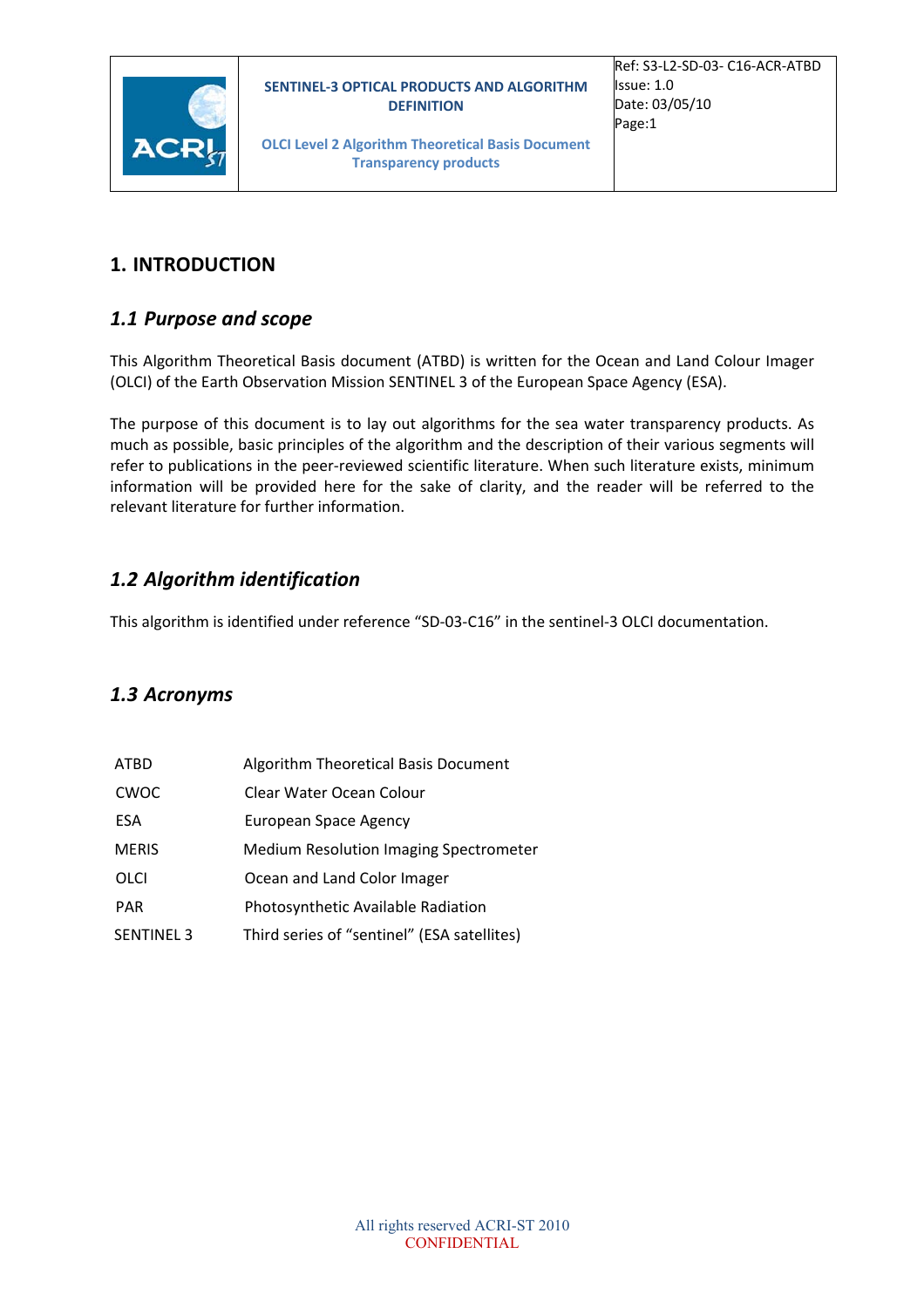

**OLCI Level 2 Algorithm Theoretical Basis Document Transparency products**

### *1.4 Symbols*

| Symbol                                          | definition                                                                                                                  | Dimension / units      |
|-------------------------------------------------|-----------------------------------------------------------------------------------------------------------------------------|------------------------|
| Geometry, wavelengths                           |                                                                                                                             |                        |
| λ                                               | Wavelength                                                                                                                  | nm                     |
| $\theta$ s                                      | Sun zenith angle ( $\mu$ s = cos( $\theta$ s))                                                                              | degrees                |
| $\theta_{\rm V}$                                | Satellite viewing angle ( $\mu$ v = cos( $\theta$ v))                                                                       | degrees                |
| $\varDelta\phi$                                 | Azimuth difference between the sun-pixel and pixel-sensor                                                                   | degrees                |
|                                                 | half vertical planes                                                                                                        |                        |
| <b>Water properties</b>                         |                                                                                                                             |                        |
| Chl                                             | Chlorophyll concentration                                                                                                   | $mg \, \text{m}^{-3}$  |
| $a(\lambda)$                                    | Total absorption coefficient                                                                                                | $\mathsf{m}^\text{-1}$ |
| $b(\lambda)$                                    | Total scattering coefficient                                                                                                | $\mathsf{m}^\text{-1}$ |
| $bb(\lambda)$                                   | Total backscattering coefficient                                                                                            | $m^{-1}$               |
| $bbp(\lambda)$                                  | Total backscattering coefficient due to particles                                                                           | $m^{-1}$               |
| $b_w(\lambda)$                                  | Total water scattering coefficient                                                                                          | $m^{-1}$               |
| $bbw(\lambda)$                                  | Total backscattering coefficient due to pure water                                                                          | $m^{-1}$               |
| $R(\lambda, 0)$                                 | Diffuse reflectance at null depth, or irradiance ratio (Eu / Ed)<br>(upward and downward irradiances, respectively)         | dimensionless          |
| $Kd(\lambda)$                                   | Diffuse attenuation coefficient for the downward plane<br>irradiance                                                        | $m^{-1}$               |
| Kd(PAR)                                         | Diffuse attenuation coefficient for the downward plane<br>Irradiance for the whole visible spectrum                         | $m^{-1}$               |
| $K_W(\lambda)$                                  | Diffuse attenuation coefficient for the downward plane<br>irradiance, for seawater only                                     | $m^{-1}$               |
| $Q(\lambda, \theta, \theta, \mathcal{A}, \phi)$ | Factor describing the bidirectional character of R $(\lambda, 0)$<br>subscript 0 when $\theta_s = \theta_v = 0$             | sr                     |
| $\rho_{\rm w}(\lambda)$                         | Normalised water-leaving reflectance (i.e., the reflectance if<br>there were no atmosphere, and for $\theta = \theta = 0$ ) | dimensionless          |
| Air-water interface                             |                                                                                                                             |                        |
| $\Re(\theta)$                                   | Geometrical factor, accounting for all refraction and reflection                                                            | dimensionless          |
|                                                 | effects at the air-sea interface (Morel and Gentili, 1996)                                                                  |                        |
| <b>Transparency products</b>                    |                                                                                                                             |                        |
| $C_{SD}$                                        | Contrast between the Secchi disk and the surrounding water compared to the                                                  |                        |
| r                                               | surrounding water<br>albedo of the Secchi disk                                                                              |                        |
| $C_{obs}$                                       | Detection threshold as can be detected by a human eye                                                                       |                        |
| $Z_{SD}$                                        | Secchi Disk Depth                                                                                                           | m                      |
| $\sigma(Z_{SD})$                                | Standard deviation of the Secchi Disk Depth                                                                                 | m                      |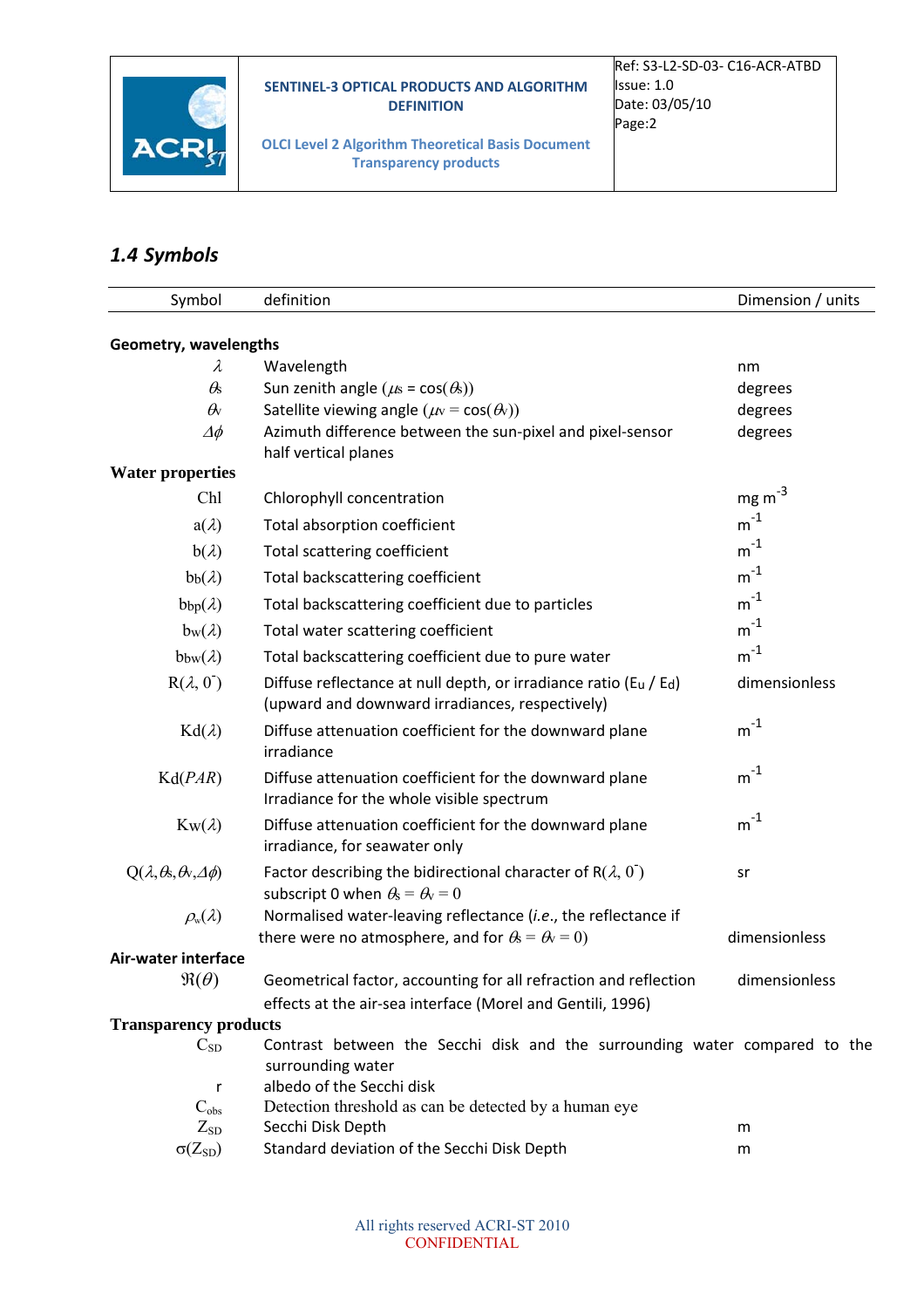



#### **2. ALGORITHM OVERVIEW**

#### *2.1 Objectives*

The objective is to derive several ocean colour products characterising the transparency from the spectrum of the normalised water‐leaving reflectances.

The following products are derived here:

- The diffuse attenuation coefficient at 490 nm, expressed in units of  $m^{-1}$ .
- The water transparency expressed under the form of a Secchi depth in units of m.
- The depth of light penetration into the sea water expressed as a heated layer depth in units of m.

Notes:

 The diffuse attenuation coefficient and the Secchi disk depth are derived from various combinations of the fully normalized water‐leaving reflectances.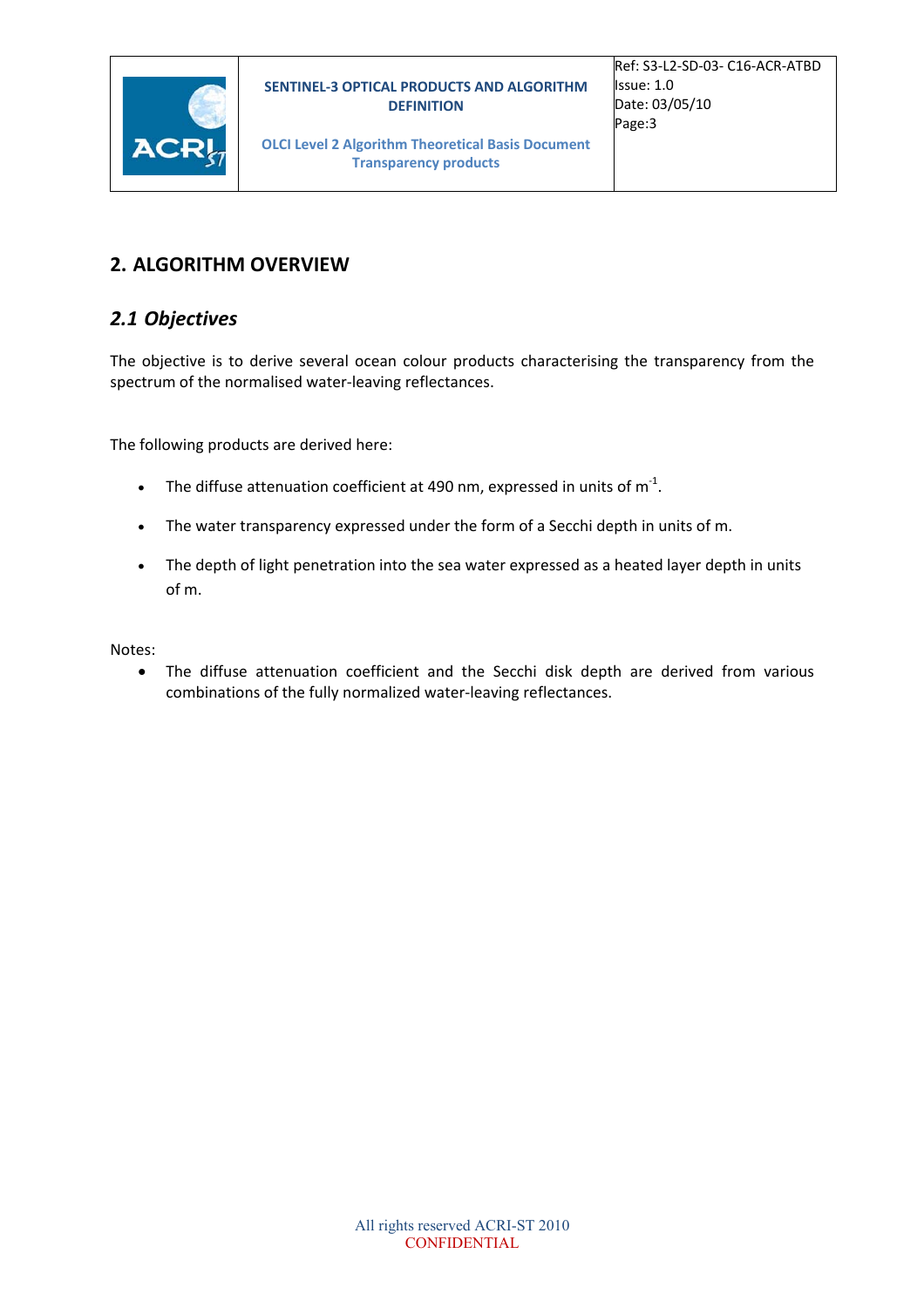



#### **3. The diffuse attenuation coefficient at 490 nm (Ka(490))**

### *3.1 K***d***(490) algorithm*

The diffuse attenuation coefficient for the downward plane irradiance at wavelength  $\lambda$  and at a given depth z is defined as:

$$
K_d(\lambda) = -\left[1/E_d(z, \lambda)\right] \left[dE_d(z, \lambda)/dz\right] \text{ or } K_d(\lambda) = -\left[d\left[lnE_d(z, \lambda)\right]/dz\right]
$$
\n(1)

Many realisations of this coefficient are possible, as a function of the depth range over which it is computed. It can be a local coefficient around a given small depth interval between any depths z1 and  $z2$  :

$$
K_d(\lambda) = -\frac{\log[E_d(z_1, \lambda) / E_d(z_2, \lambda)]}{z_2 - z_1}
$$
 (2)

It can be computed for the upper layer defined from below the surface (0<sup>-</sup>) to a given depth z:

$$
K_{d} = -\frac{\log[E_{d}(z) / E_{d}(0^{-})]}{z}
$$
 (3)

It can also be an Ed‐weighted average value computed over a certain depth z, e.g., the 1% light level (Kirk, 2003)

$$
K_{d,av}(\lambda) = \frac{\int_{0}^{z} K_{d}(z,\lambda) E_{d}(z,\lambda) dz}{\int_{0}^{z} E_{d}(z,\lambda) dz}
$$
\n(4)

Practically speaking, the Kd's found in *in situ* data bases are essentially of the second category. The reason is simply that measuring properly Ed(Z) at sea requires that the irradiance sensor is placed at a depth where the irradiance fluctuations due to surface waves are small enough (or even absent). This depth can be as large as ~30 meters in clear waters. Then this  $Ed(z)$  measurement is combined with the downward irradiance measured above the surface after it is multiplied by the transmission

across the air-sea interface, which provides  $Ed(0<sup>-</sup>)$ , in order to get the Kd as per Eq (5) above. We propose here to use the "OK2-560" algorithm proposed by Morel et al. (2007). It is based on the 490‐560 reflectance ratio, and has the form:

$$
K_{d}(490) = K_{w}(490) + 10^{\sum_{x=0}^{n} A_{x}(\log_{10} \rho_{490,560})^{x}}
$$
(5)

Where Kw(490) is 0.0166 m-1, p490,560 is the ratio of the normalized water-leaving reflectance at 490 and 560 nm, and the n+1=5 coefficients Ax have the values :

A0: ‐0,82789 A1: ‐1,64219 A2: 0,90261 A3:‐1,62685 A4: 0,088504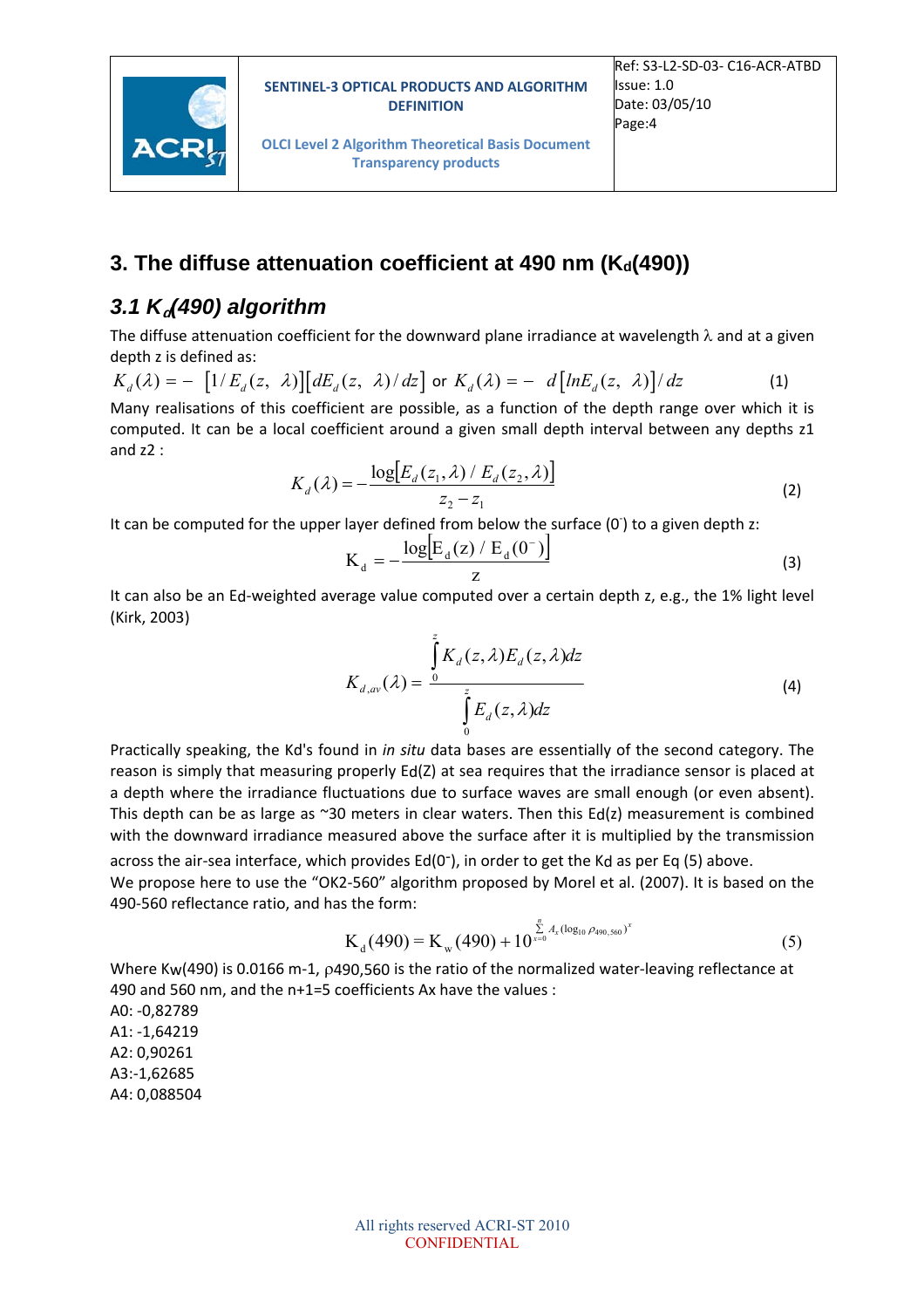

### 3.2 K<sub>a</sub> $(490)$  validation

The expression of Kd(490) has been validated (Morel et al. 2007) against independent in situ measurements (the NOMAD database – Werdell and Bailey 2005) and indicates very good agreement (see figure below) with a determination coefficient of 0,921 and no bias.



Figure 1‐ Validation of the OK2‐555 algorithm against the NOMAD in situ data set (Werdell and Bailey, 2005)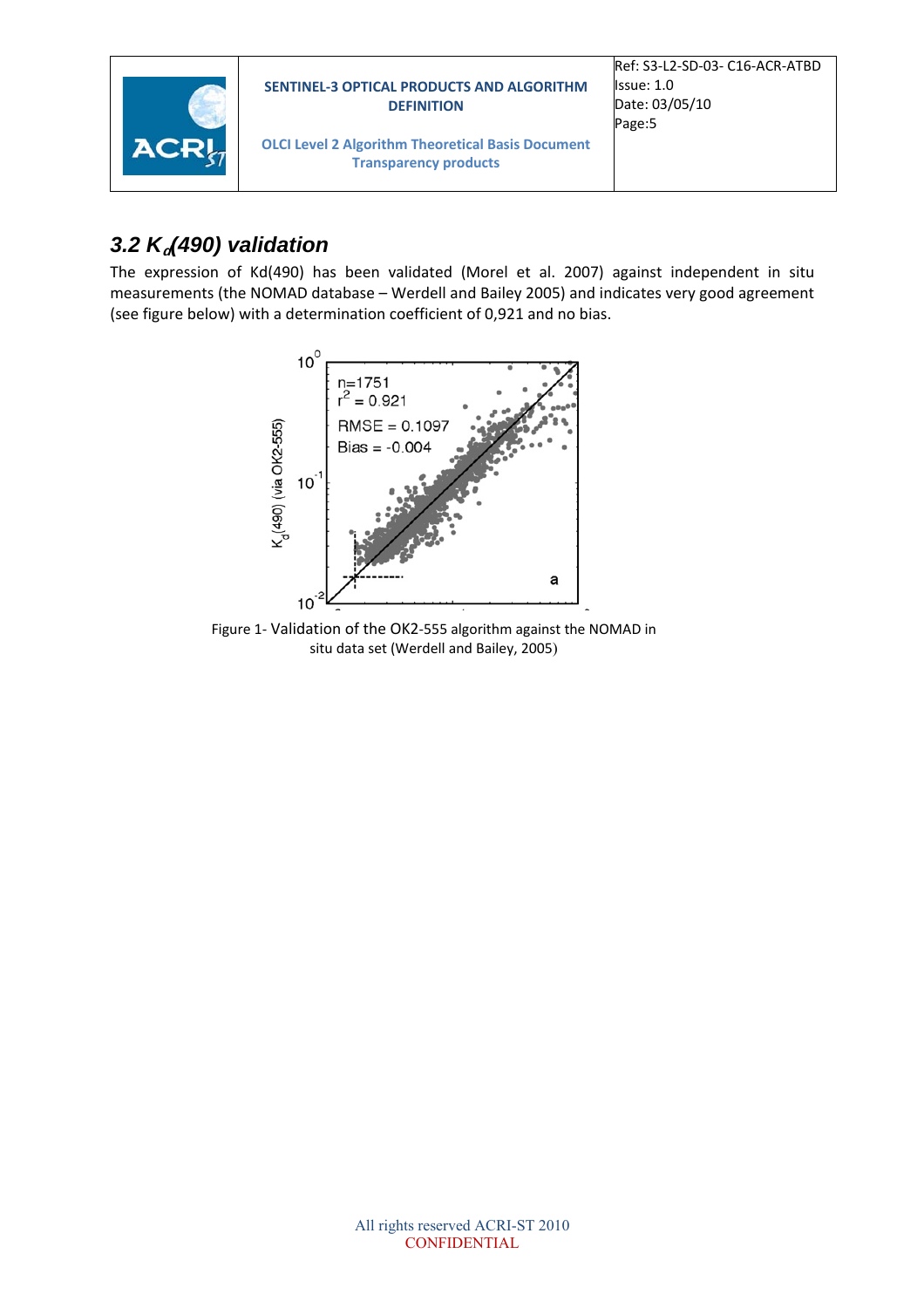

**OLCI Level 2 Algorithm Theoretical Basis Document Transparency products**

#### **4. Secchi disk depth**

#### *4.1 Secchi disk depth algorithm*

#### **4.1.1 Background**

The Secchi disk depth  $Z_{SD}$  is, by nature, a good characterisation of the vertical visibility underwater. It is linked to two optical parameters; the vertical diffuse attenuation coefficient  $K_d$  (m<sup>-1</sup>) which gives the quantity of light available in the water column and the attenuation coefficient  $c$  (m<sup>-1</sup>) that determines the propagation of light through the water mass.

Tyler (1968) has given a simplified expression of the Secchi disk depth :

$$
C_{Obs} = C_{SD} e^{-(c+K_d)Z_{SD}} \tag{1}
$$

In which  $C_{SD}$  is the contrast between the Secchi disk and the surrounding water compared to the surrounding water and  $C_{Obs}$  is the detection threshold as can be detected by a human eye.  $Z_{SD}$  is the maximum depth to which Secchi disk can be observed.

The above expression is equivalent to:

$$
Z_{SD} = -\frac{\log\left(\frac{C_{Obs}}{C_{SD}}\right)}{(c + K_d)} = -\frac{\gamma}{(c + K_d)}
$$
(2)

The development that was done and published in (Doron et al. 2007) and which is the baseline for this ATBD is based on the determination of both part of this last equation (the numerator which is purely due to observation condition and the denominator which is linked to water optical properties) to estimate the Secchi disk depth.

#### **4.1.2 Computation of (c+Kd)**

The computation of the attenuation part of expression (2) is summarised here below.

(i) The reflectances used in the following are first expressed underwater starting from the fully normalised water leaving reflectances as follows:

$$
R(0^{-}) = \frac{\rho_w}{\frac{\pi N}{Q} + \rho_w \bar{r}}
$$
\n(3)

in which,  $\mathfrak{R} = 0.529$ , Q=4 and  $\bar{r} = 0.48$ 

(ii) The particle backscattering coefficient  $b_{bp}$  (m<sup>-1</sup>) is computed by using sub-surface reflectances at 560 nm and the ratio of reflectances at 490 nm and 560 nm.

$$
b_{bp}(490) = function\left(\frac{R(560)}{R(490)}, R(560)\right)
$$
 (3')

All rights reserved ACRI-ST 2010 CONFIDENTIAL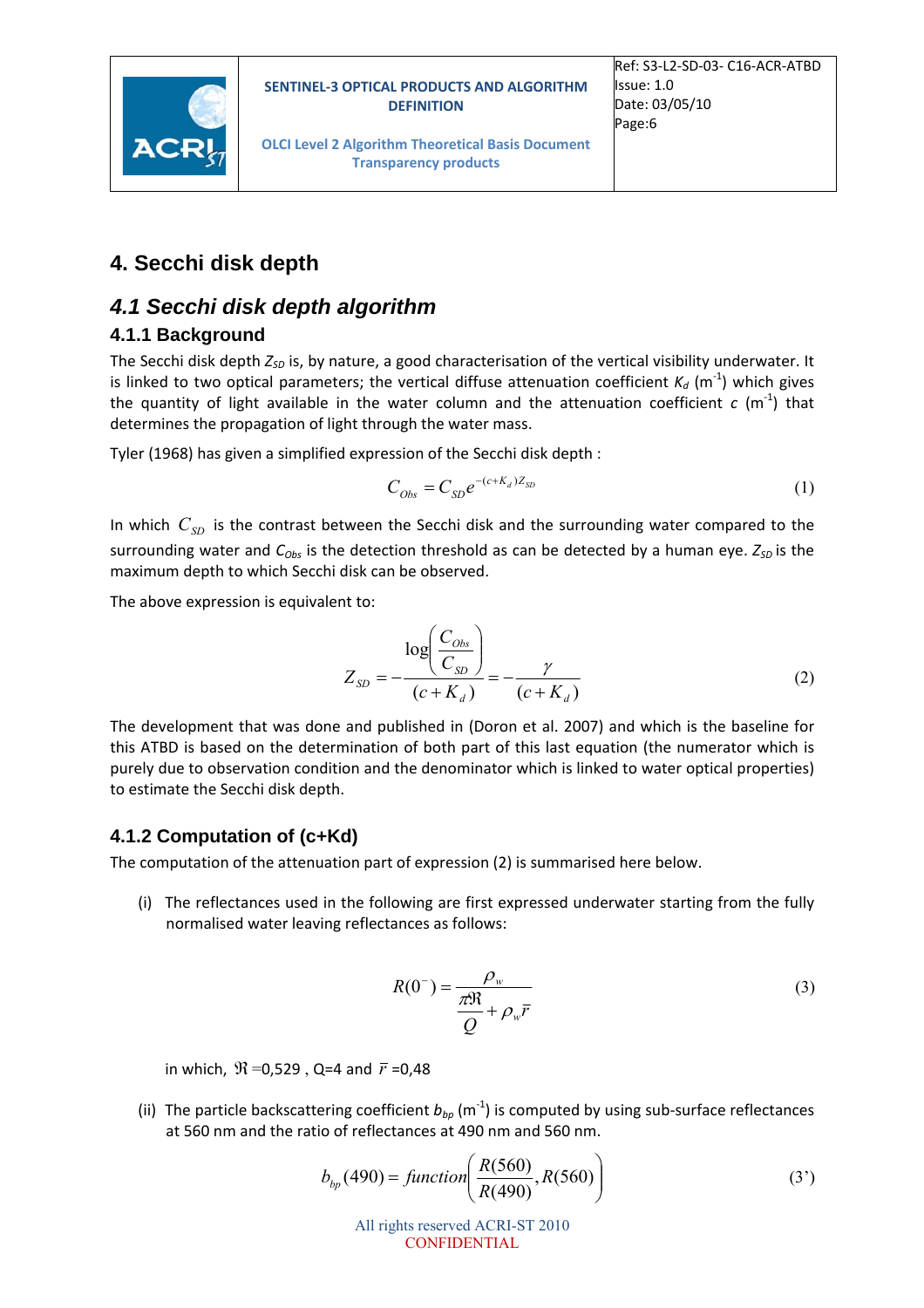

**OLCI Level 2 Algorithm Theoretical Basis Document Transparency products**

The function transfer is based on a hyperbolic tangent.

(iii) The total backscattering coefficient  $b_b$  (m<sup>-1</sup>) and absorption coefficient at 490 nm are computed as follows (where the pure sea water backscattering coefficient  $b_{\iota w}$  (m<sup>-1</sup>) is known from its value at 550 nm

$$
b_{bw}(\lambda) = 0.5b_w(550) \left(\frac{\lambda}{550}\right)^{-4,32} \tag{4}
$$

$$
b_b(490) = b_{bp}(490) + b_{bw}(490)
$$
 (5)

$$
a(490) = \frac{0.422b_b(490)}{R(490)}\tag{6}
$$

(iv) The diffuse vertical attenuation coefficient  $K_d$  (m<sup>-1</sup>) and the attenuation coefficient  $c$  (in m<sup>-1</sup>)

are then computed as follows (where  $\theta_s$  is the solar zenith angle) (Lee et al. 2005):

$$
K_d(490) = (1+0.005\theta_s) a(490) + 4.18(1-0.52e^{-10.8a(490)}) b_b(490)
$$
 (7)

and

$$
c(490) = a(490) + b_{bp}(490) + b_{bw}(490)
$$
 (8)

After a first step of validation it appeared that, for clear water (i.e. high Secchi disk depths), as the uncertainties on c and  $K_d$  increase, the accumulation of adjustments (steps in the previous list) leads to a wrong estimates of  $Z_{SD}$ . In order to circumvent this problem and to cover all types of water with an equal quality a database of value of 1/(c+Kd) was created for both case 1 (Morel data) and case 2 waters (Coastlooc database). A fitting procedure has then been applied to adjust a ratio of reflectances to these data, leading to a final expression for the "optical term" under the form :

$$
\frac{1}{c + K_d} \approx \alpha \frac{R(560)}{R(490)}\tag{9}
$$

#### **4.1.3 Computation of**  $\gamma$

$$
\gamma(\lambda) = \log \left( \frac{R_{environment}\left(0^{+}\right)}{r - R_{environment}\left(0^{+}\right)} \left(C_{Obs}\right) \right) \tag{10}
$$

γ can be approximated by a simplified convolution with the photopic spectrum, using the values of  $\gamma$  at 490 and 560 nm.

$$
\gamma = \frac{\gamma (560) + 0.4 \gamma (490)}{1.4}
$$
\n
$$
\text{All rights reserved ACRI-ST 2010}\n\text{CONFIDENTIAL}\n\tag{11}
$$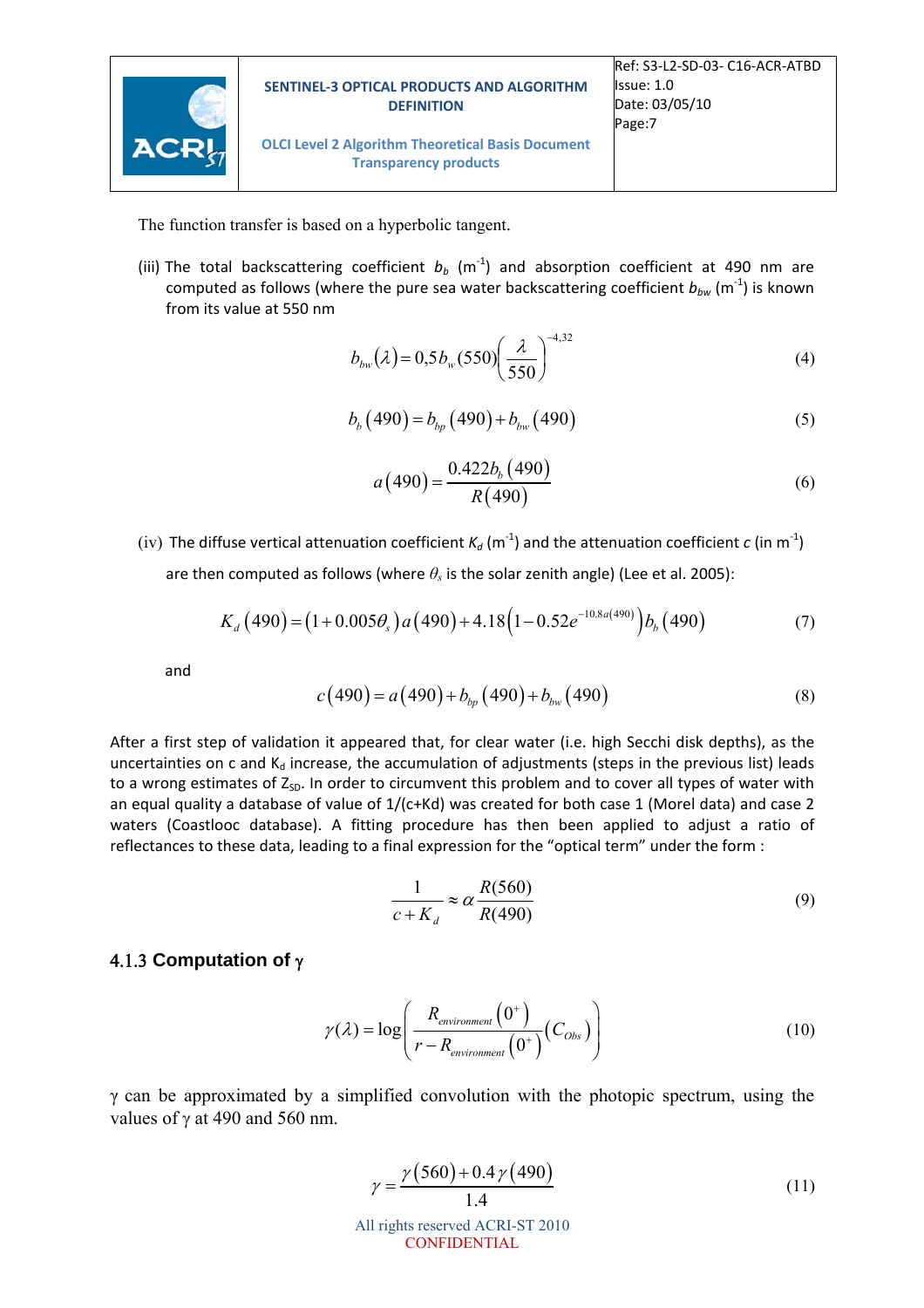



**OLCI Level 2 Algorithm Theoretical Basis Document Transparency products**

### *4.2 Secchi disk depth validation*

The validation of the Secchi's depth expression has been performed by collecting the maximum numbers of observations coincident with MERIS and/or MODIS acquisition. The table below indicates the data source (campaigns or observation networks), the number of available matchup and the range of Secchi depths.

| Campaign       | <b>Geographical locations</b> | Availability                    | Secchi depth min-max<br>(number) |
|----------------|-------------------------------|---------------------------------|----------------------------------|
| <b>Biosope</b> | <b>Equatorial Pacific</b>     | October - December<br>2004      | $10.5 - 70$                      |
| Calcofi        | Santa-Barbara channel         | Two weeks – each<br>quaterly    | $3 - 50$                         |
| Dyfamed        | Western<br>Mediterranean      | One observation per<br>month    | $8 - 27$                         |
| Gauss          | North Sea                     | Summer 2003 and<br>2004         | $3-18$                           |
| IMR.           | Danish seas                   | April 2004                      | $2 - 15$                         |
| Modycot        | Bay of Biscay                 | October 2002 and<br>spring 2003 | $2 - 17$                         |
| MREA-Elbe      | Elba - Mediterranean          | May 2003                        | 18-21                            |

Table 1*– Available data set for evaluation and validation of Secchi disk depth*

The correspondence with MERIS and/or MODIS is summarised in the following table; in total 461 matchups were found for MERIS and 706 for MODIS (by allowing a temporal window of [-2j, +2j] between the scene availability and the measurement.

|                 | <b>MERIS</b> | <b>MODIS</b> |
|-----------------|--------------|--------------|
| <b>Biosope</b>  | 10           | 15           |
| <b>Boussole</b> | 5            | 21           |
| Calcofi         | 160          | 228          |
| Dyfamed         | 24           | 57           |
| Elbe            | 3            | 8            |
| Gauss           | 102          | 187          |
| <b>IMR</b>      | 42           | 25           |
| Modycot         | 50           | 122          |
| Optic           | 46           | 21           |
| Seine           | 21           | 22           |
| Total           | 463          | 706          |

Table 2*– Results of matchup with MERIS and MODIS for validation of Secchi disk depth*

The scatter plots of the matchups are presented on the two next figures – one for MERIS and one for MODIS. The determination coefficient is rather high and the slope is very close to 1, this makes the proposed algorithm an excellent candidate for the SENTINEL 3 mission applicable to all waters.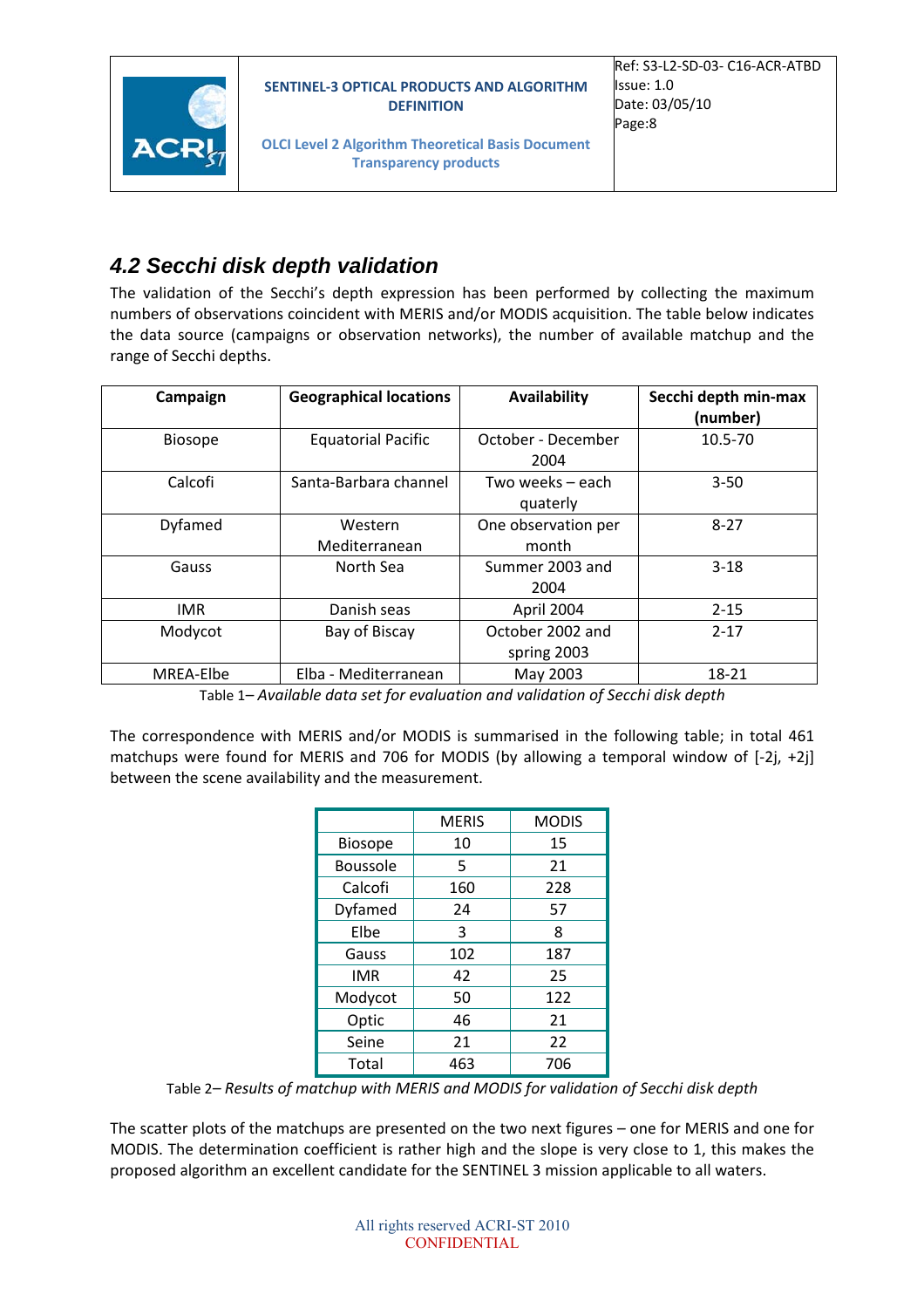

Ref: S3‐L2‐SD‐03‐ C16‐ACR‐ATBD Issue: 1.0 Date: 03/05/10 Page:9

**OLCI Level 2 Algorithm Theoretical Basis Document Transparency products**





Figure 2*‐ Validation of the ZSD for various match‐ups and for (up) MERIS and (down) MODIS*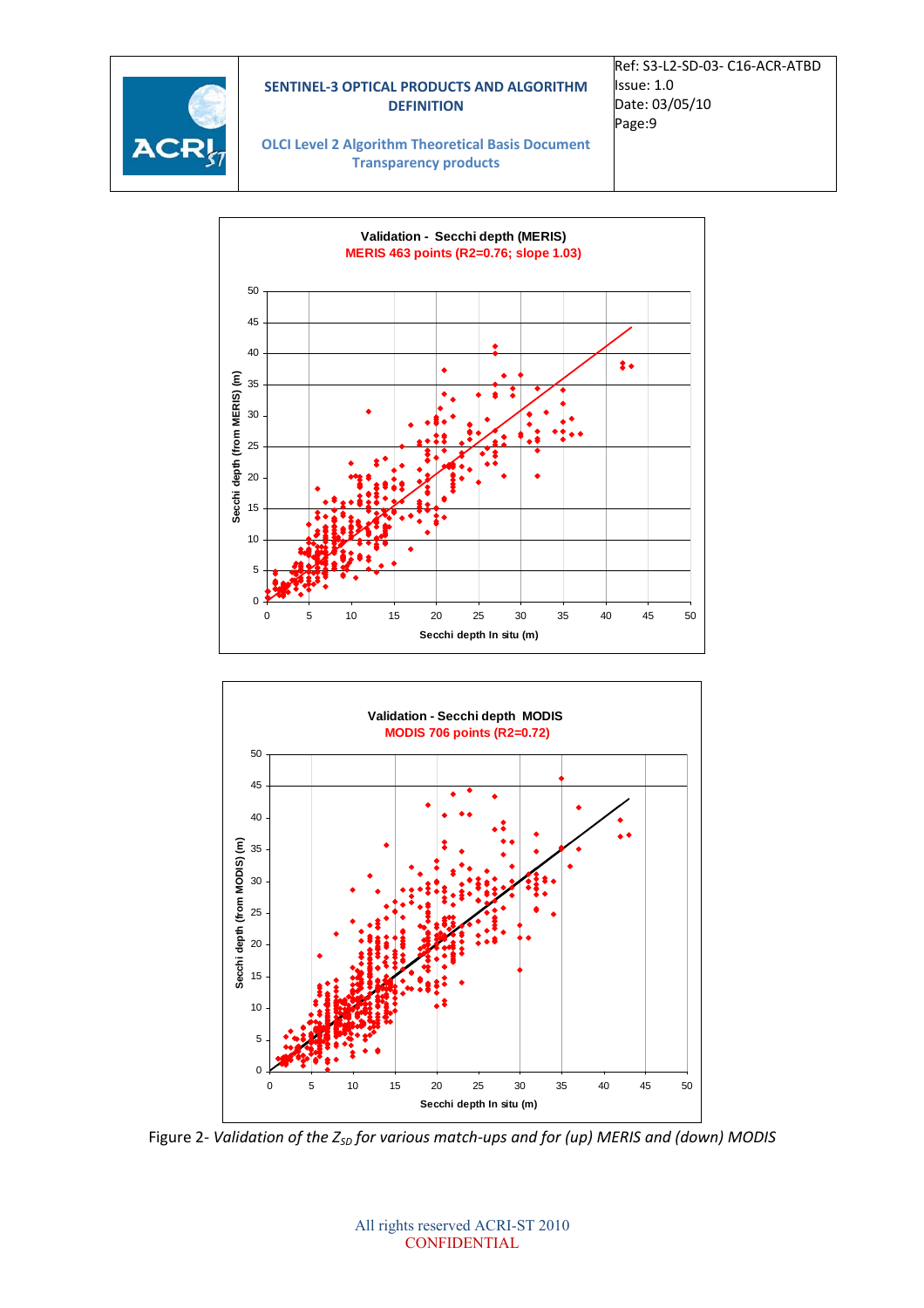

#### *4.3 Secchi disk depth error bars*

The quality of the Secchi disk depth has been derived from the validation dataset, described in the previous section. The analysis has been performed for several classes of depth (by layer of 5 meters) in order to derive the level of accuracy that could be applied to SENTINEL 3 outputs. Since no real bias is observed, an analytical expression for the uncertainties (one sigma) is proposed as follows.



$$
\sigma(Z_{SD}) = 1,686 \log(Z_{SD}) + 0,524 \tag{12}
$$

Figure 3*‐ Error bar estimates from validation of ZSD formulation vs in situ truth*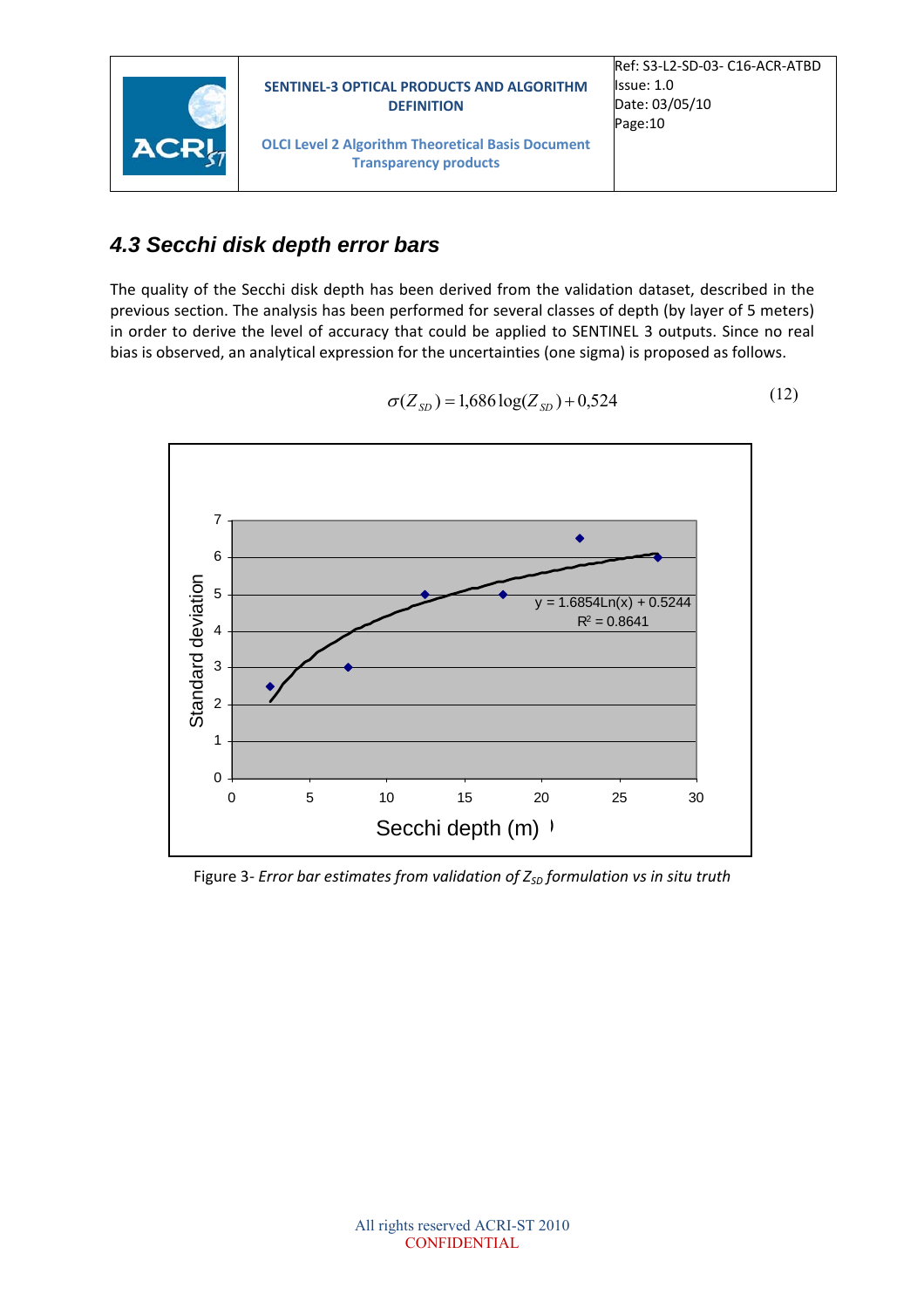

**OLCI Level 2 Algorithm Theoretical Basis Document Transparency products**

### **5. Heated layer depth**

### *5.1 Heated layer depth algorithm*

The heated layer depth is the sea surface layer that is impacted by the solar heat flux. It is a concept directly based on the light penetration for the whole solar spectrum and thus directly linked to the vertical attenuation of the light.

It is proposed to be computed through the knowledge of the vertical diffuse attenuation coefficient Kd at 490 nm (Morel et al. 2007)

$$
K_d(\lambda) = K_w(\lambda) + \chi(\lambda) \cdot ch l^{e(\lambda)}
$$
\n(13)

with:  $K_w(490) = 0.0166$  m<sup>-1</sup>

 $\chi(490) = 0.08349$ 

 $e(490) = 0.63303$ 

From this knowledge, the heated layer depth  $(Z_{HL})$  is directly computed using the following equation.

$$
Z_{hl} = \frac{2}{K_d(PAR)}\tag{14}
$$

with :

$$
K_d(PAR) = 0.0665 + 0.874 \cdot K_d(490) - \frac{0.00121}{K_d(490)}
$$
\n<sup>(15)</sup>

This algorithm is implemented and is used operationally in GlobColour. Here below is an example of a global map of heated layer depth (monthly average).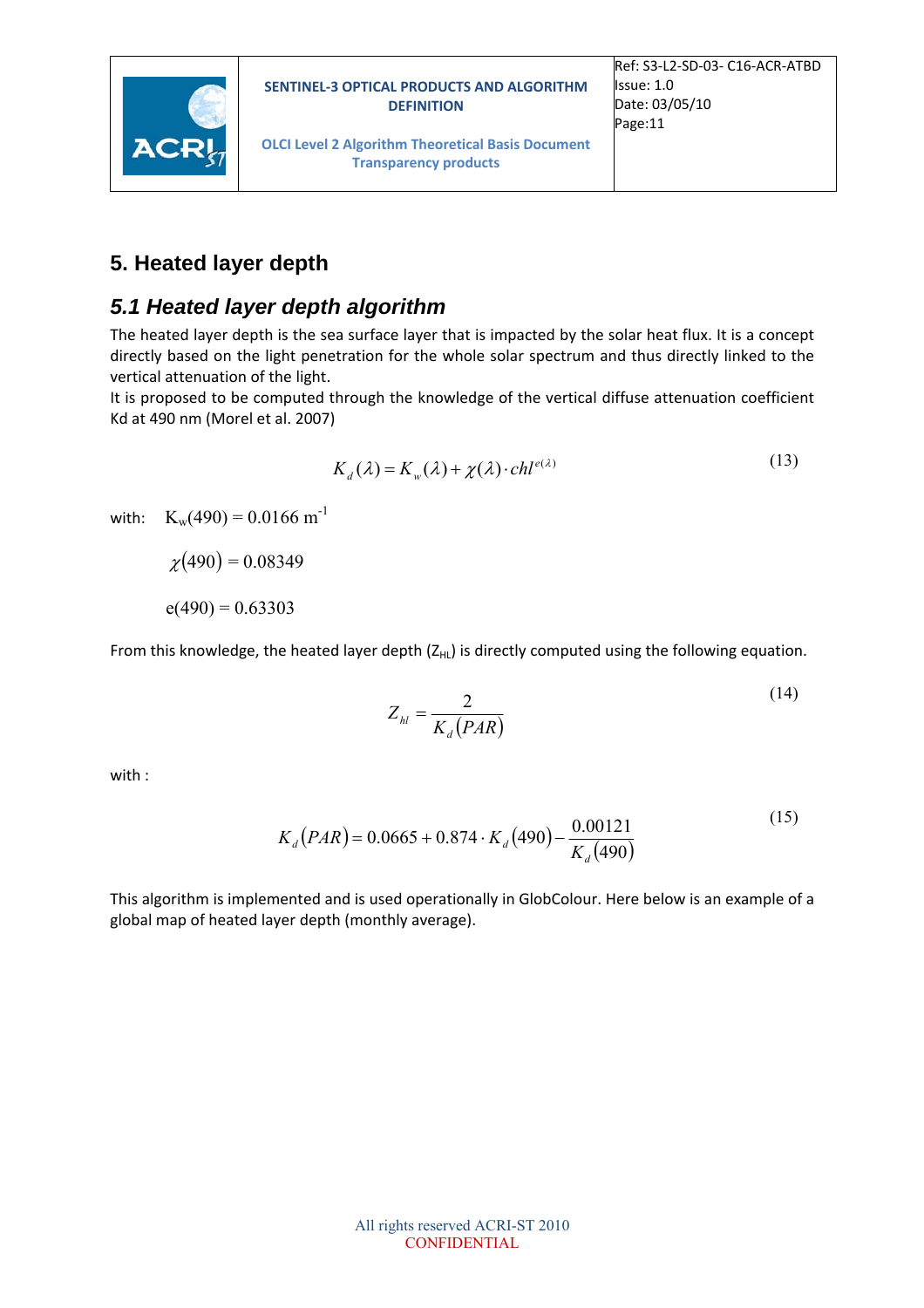

Figure 4-  $Z_{HL}$  monthly product – December 2003

### *5.2 Heated layer depth validation*

By construction, the  $Z_{hl}$  directly depends on the  $K_d(PAR)$  which is a measurable quantity. The validation of the former is thus based on the validity of the latter. Here below is a comparison (extracted from Morel et al. 2007) between the formulation (13) and an independent database; the SCAPA archive (Self‐Consistent AOP Profiles Archive;S.B. Hooker) This database was created from an extensive set of field campaigns throughout the world ocean (McClain et al., 2004), primarily (albeit not exclusively) in Case-1 waters. The free-fall multichannel sensor profilers (measuring upward radiance and irradiance, and downward irradiance) were operated according to strategies (Hooker & Maritorena, 2000) which are in strict adherence to the Ocean Optics Protocols (Mueller, 2003); this includes a rigorous quality control of the data (acquisition and processing), and a set of quality assurance procedures during the sensor calibration. The radiometric calibration facilities are traceable to the National Institute of Standards and Technology (Hooker et al., 2002).

The figure below indicates a good agreement between the proposed algorithm and an independent dataset.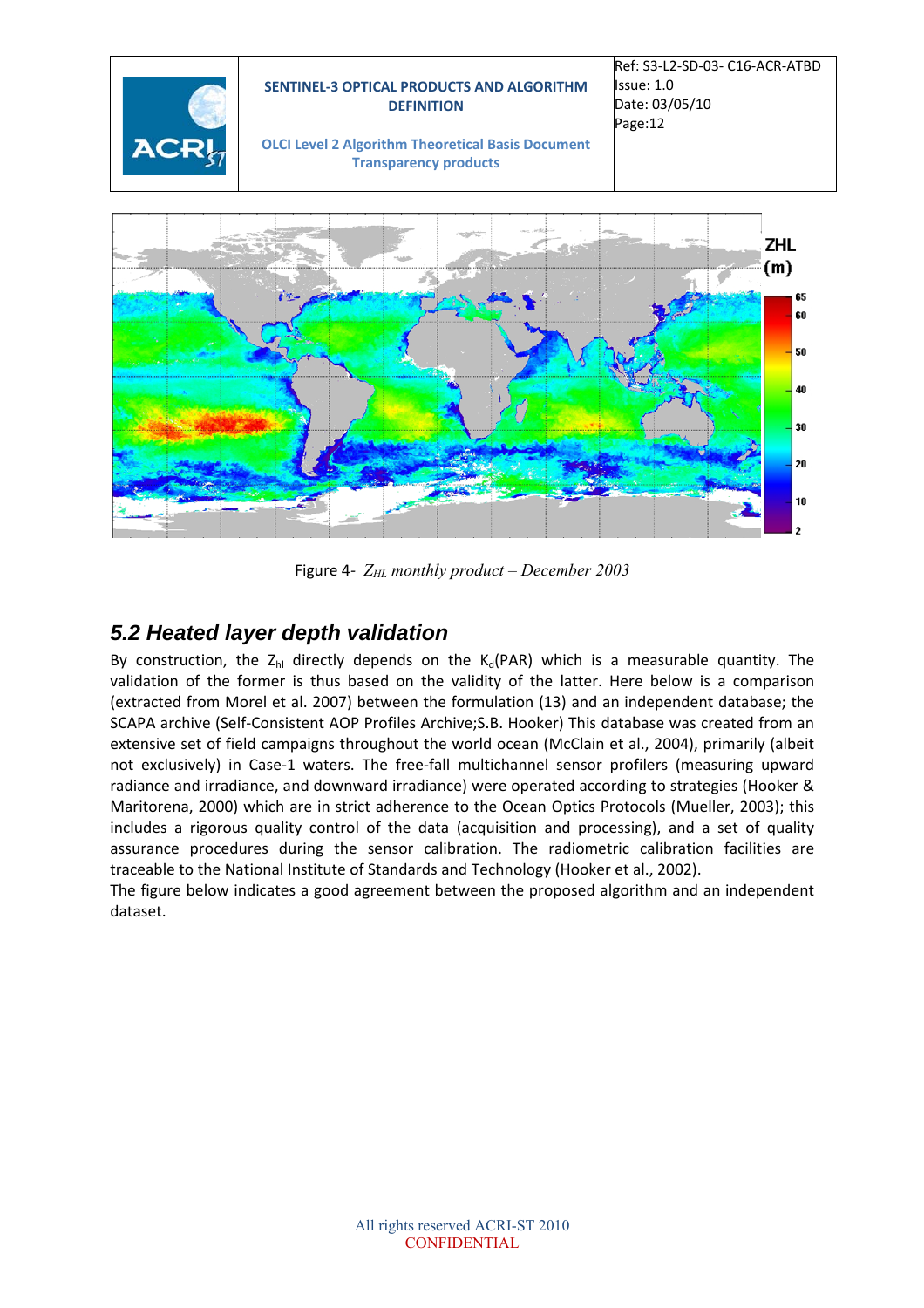

Figure 5*‐ Proposed Algorithm for Kd(PAR) as a function of Kd(490) vs experimental observations*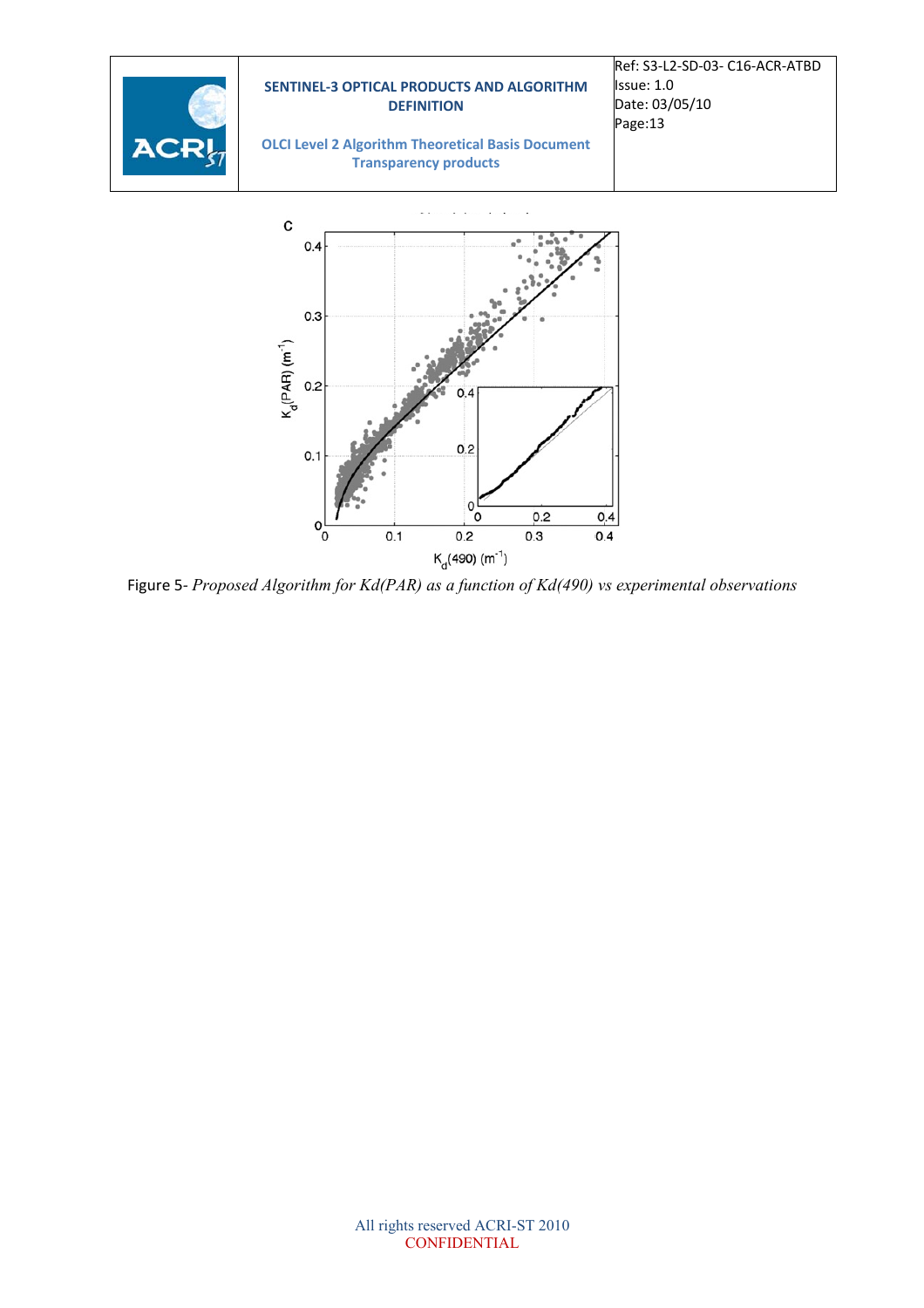

**OLCI Level 2 Algorithm Theoretical Basis Document Transparency products**

### **6. ASSUMPTIONS AND LIMITATIONS**

The algorithm proposed for the Secchi depth is valid for all types of waters. The reader is referred more specifically to Doron et al. (2006) for a detailed discussion about the Secchi depth algorithm.

The  $\gamma$ -factor is impacted by the sea-state, the sun irradiance and the cloud coverage. Some developments have been done with Hydrolight for the marine optical part. For effective sun irradiance over the scene, two models have been used, the first is RADTRAN (see Gregg and Carder, 1990). The second model computes the normalised distribution in all directions (Harrison and Coombes, 1988). The computations have been done for a range of wind speed values, solar zenith angles and cloud coverage. The impact would a few percent overestimate with increasing wind speed under clear sky conditions (which are the nominal conditions to apply the algorithm).

The algorithms proposed for Kd and  $Z_{HL}$  are valid above Case 1 waters, which means that they should be used with caution when applied over Case 2 waters. The same comment is valid for any other "non‐nominal" conditions of applications, including but not being limited to, coccolithophorid blooms, residual, non‐identified, sun glint, non‐corrected adjacency effects, cloud shadows and unfiltered thin clouds. For the Kd and Z<sub>HL</sub> algorithms, the reader is referred more specifically to Morel et al. (2007) for a detailed discussion.